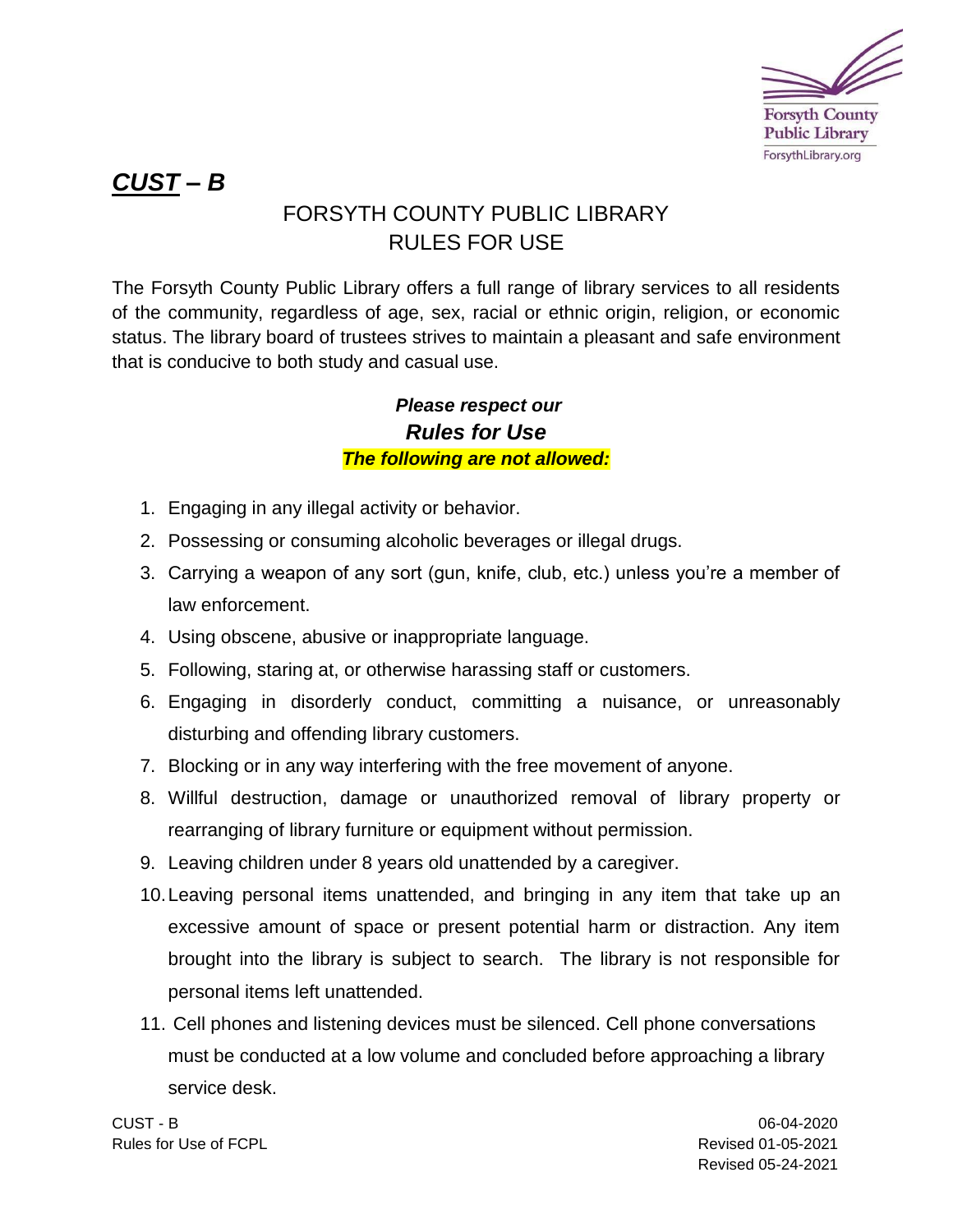- 12.Misuse of library parking lots, sidewalks or property for activities considered disruptive or dangerous to participants or customers. Unauthorized entry into staff, closed or restricted areas is prohibited.
- 13.Having food or beverages in areas where prohibited.
- 14. Tobacco use in any form and smoking products, including e-cigarettes, e-liquids, and vapes inside library buildings and outside areas where prohibited.
- 15.Not wearing shoes or a shirt.
- 16.Extreme body odor or other foul smells.
- 17.Willfully exposing others to health hazards, such as lice, bed bugs, influenza or other infectious diseases.
- 18.Sleeping (nodding off while using the library is permissible).
- 19.Only certified service animals are permitted. Therapy, support and companion animals are prohibited.
- 20.Distributing leaflets, posting notices, soliciting or selling of any kind is prohibited unless approved by library staff.
- 21.Using library telephones without permission, except those designated for public use.
- 22.Displaying obscenity or material that is harmful to minors.
- 23.Displaying other behaviors inappropriate in a public library setting. (Examples: bathing, sexual activity).
- 24.Registered sex offenders are not permitted in the library.

Violators of this policy and/or customers who do not comply with staff decisions are **subject to expulsion and/or banning from FCPL libraries.**

Those refusing to leave when asked are subject to arrest under trespass laws of the General Statutes of North Carolina. Criminal behavior will be prosecuted under the law.

Please report any violations to the library staff.

**If a customer questions you over a particular rule, the following N.C. Statutes may be stated in order to provide the customer with a point of reference.**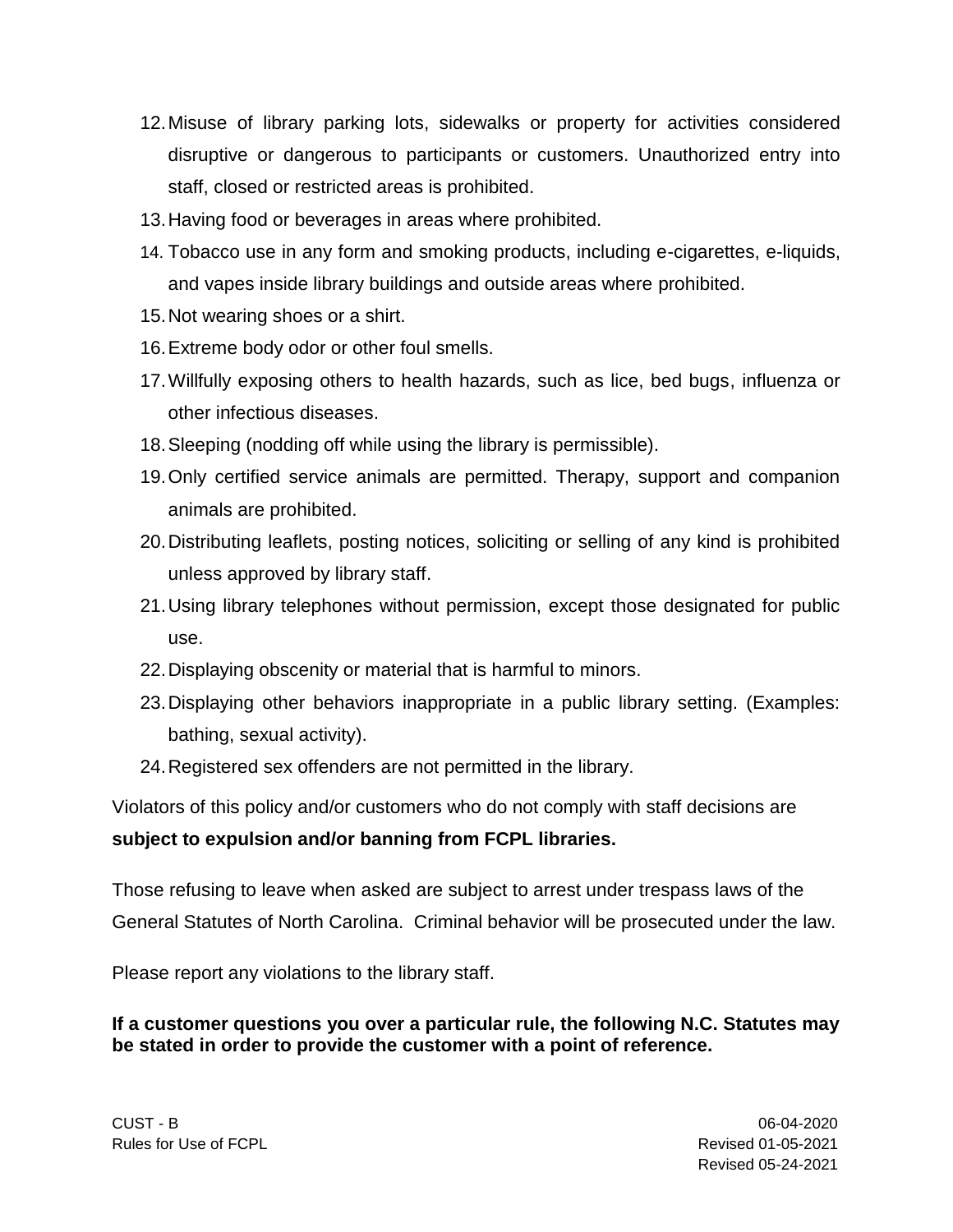#### **NORTH CAROLINA LAWS PERTAINING TO POLICY**

| G.S. | 14-33          | Misdemeanor assaults, batteries, and affrays, simple and aggravated.                                                                                                         |
|------|----------------|------------------------------------------------------------------------------------------------------------------------------------------------------------------------------|
| G.S. | 14-34          | Assaulting by pointing a gun.                                                                                                                                                |
| G.S. | 14-34.2        | Assault with a firearm or other deadly weapon upon governmental officers<br>or employees.                                                                                    |
| G.S. | 14-71.1        | Possessing stolen goods.                                                                                                                                                     |
| G.S. | 14-72          | Larceny of property; receiving stolen goods or possessing stolen goods.                                                                                                      |
| G.S. | 14-74          | Larceny by servants and other employees.                                                                                                                                     |
| G.S. | 14-76          | Larceny, mutilation, or destruction of public records and papers.                                                                                                            |
| G.S. | 14-127         | Willful and wanton injury to real property.                                                                                                                                  |
| G.S. | 14-132         | Disorderly conduct in and injuries to public buildings and facilities.                                                                                                       |
| G.S. | 14-159.12      | First degree trespass.                                                                                                                                                       |
| G.S. | 14-159.13      | Second degree trespass.                                                                                                                                                      |
| G.S. | 14-160         | Willful and wanton injury to personal property.                                                                                                                              |
| G.S. | 14-190.1       | Exhibiting obscenity.                                                                                                                                                        |
| G.   | 14-190.13      | Exhibiting harmful material to minors.                                                                                                                                       |
| G.S. | 14-190.9       | Indecent exposure.                                                                                                                                                           |
| G.S  | 14-196         | Using profane, indecent or threatening language to any person over<br>telephone; annoying or harassing by repeated telephoning or making<br>false statements over telephone. |
| G.S. | 14-204.1       | Loitering for the purpose of engaging in prostitution offense.                                                                                                               |
|      | G.S. 14-208.18 | Sex offender unlawfully on premises                                                                                                                                          |
| G.S. | 14-269         | Carrying concealed weapons.                                                                                                                                                  |
| G.S. | 14-277.1       | Communicating threats.                                                                                                                                                       |
| G.S  | 14-277.3       | Stalking.                                                                                                                                                                    |
| G.S  | 14-288.4       | Disorderly conduct.                                                                                                                                                          |
| G.S  | 14-398         | Theft or destruction of property of public libraries, museums, etc.                                                                                                          |